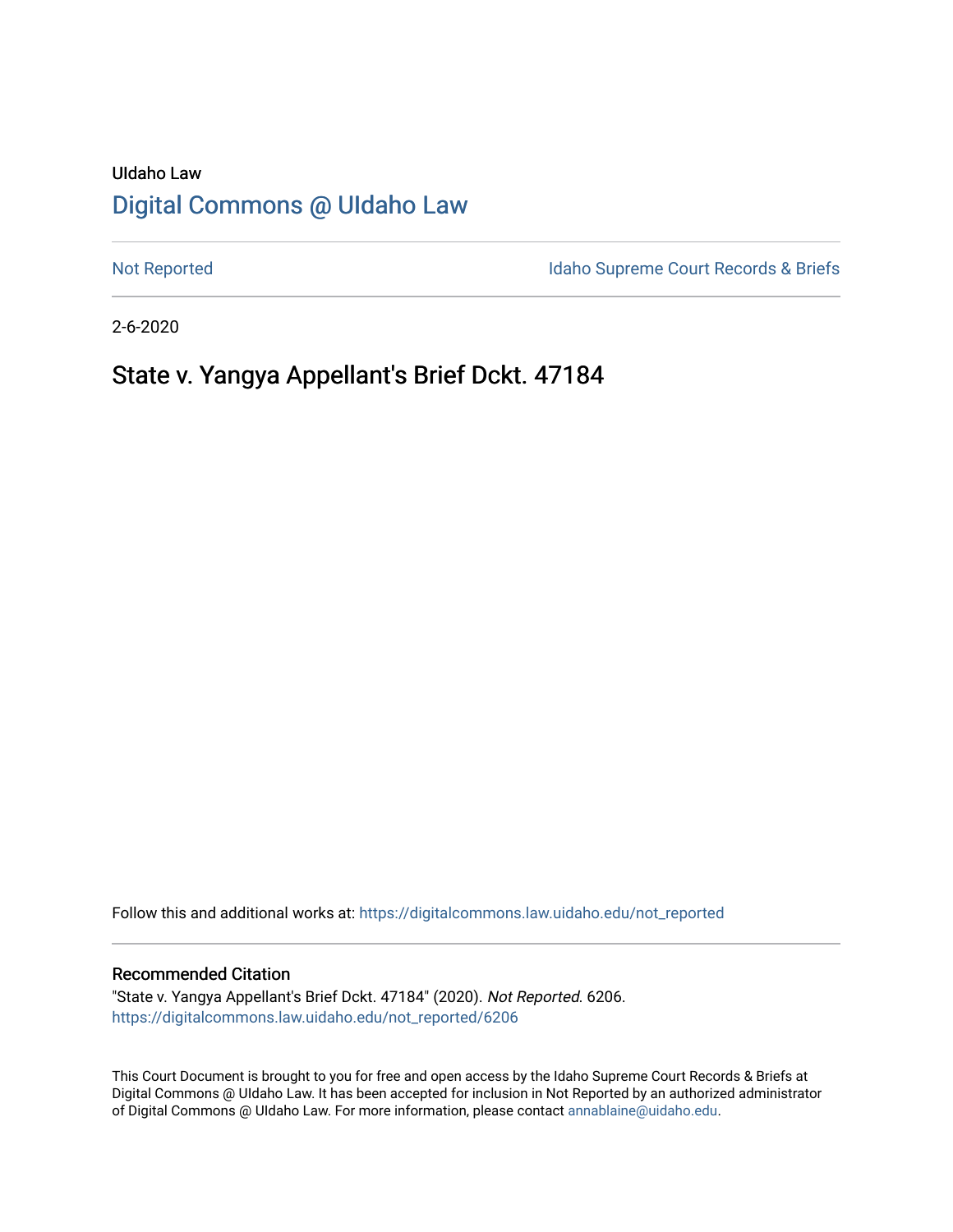Electronically Filed 2/6/2020 10:48 AM Idaho Supreme Court Karel Lehrman, Clerk of the Court By: Brad Thies, Deputy Clerk

### IN THE SUPREME COURT OF THE STATE OF IDAHO

)

)

)

)

STATE OF IDAHO,

Plaintiff-Respondent, )

 $\mathbf{v.}$  )

AMURI MMENENWA YANGYA,)

Defendant-Appellant.

NO. 47184-2019

ADA COUNTY NO. CR0l-18-56809

APPELLANT'S BRIEF

### BRIEF OF APPELLANT

### APPEAL FROM THE DISTRICT COURT OF THE FOURTH JUDICIAL DISTRICT OF THE STATE OF IDAHO, IN AND FOR THE COUNTY OF ADA

### HONORABLE DEBORAH A. BAIL District Judge

ERIC D. FREDERICKSEN State Appellate Public Defender I.S.B. #6555

REED P. ANDERSON Deputy State Appellate Public Defender **I.S.B.** #9307 322 E. Front Street, Suite 570 Boise, Idaho 83702 Phone:(208)334-2712 Fax: (208) 334-2985 E-mail: documents@sapd.state.id.us

**ATTORNEYS FOR DEFENDANT-APPELLANT**  **KENNETH K. JORGENSEN**  Deputy Attorney General Criminal Law Division P.O. Box 83720 Boise, Idaho 83720-0010 (208) 334-4534

ATTORNEY FOR PLAINTIFF-RESPONDENT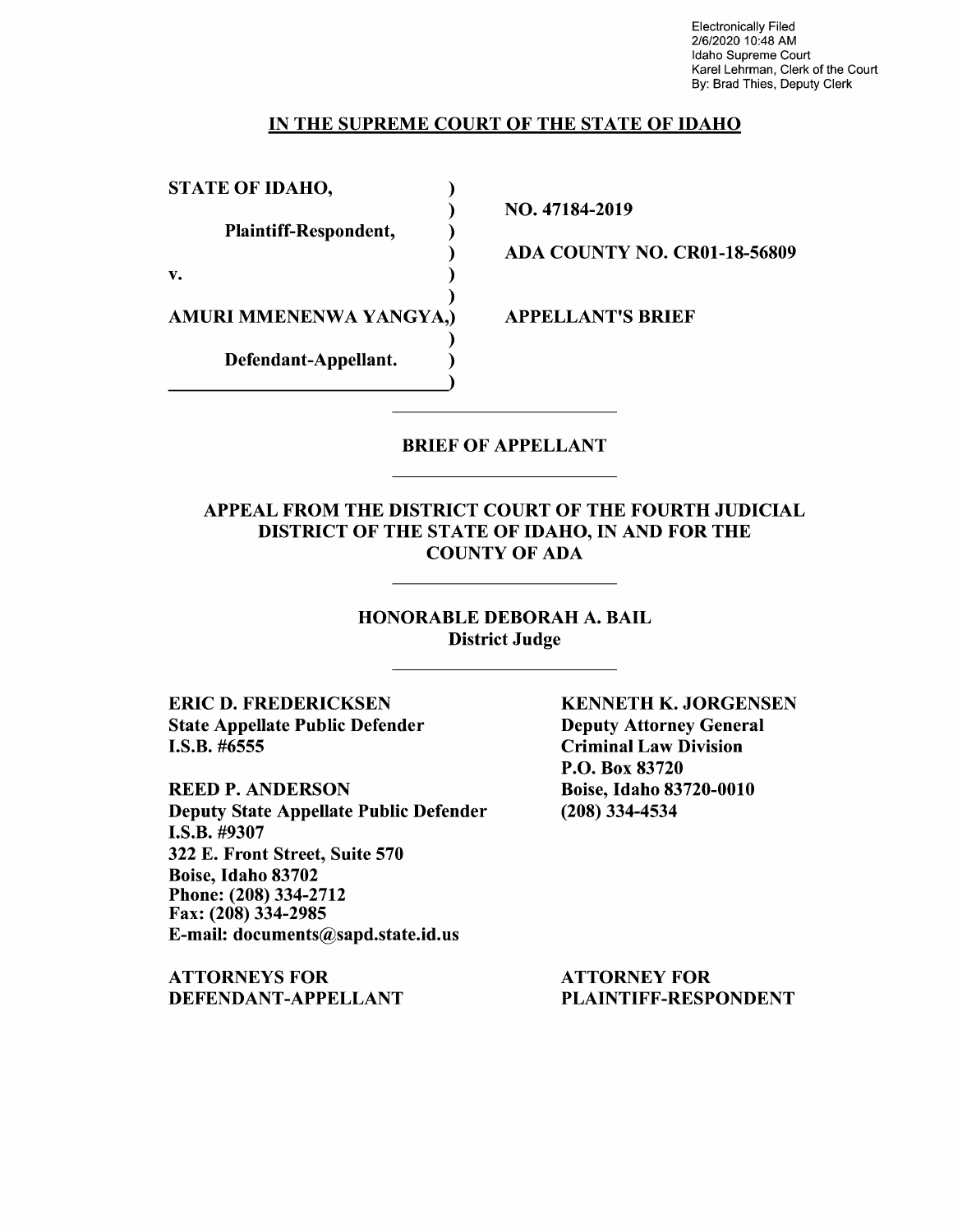# **TABLE OF CONTENTS**

# PAGE

| Statement of the Facts and                                                                                                                                                                                        |  |
|-------------------------------------------------------------------------------------------------------------------------------------------------------------------------------------------------------------------|--|
|                                                                                                                                                                                                                   |  |
|                                                                                                                                                                                                                   |  |
| I. The District Court Abused Its Discretion By Failing To Strike The Parts<br>Of The PSI That The State And Defense Counsel Pointed Out                                                                           |  |
| II. The District Court Abused Its Discretion When It Imposed A Sentence Of<br>Fifteen Years, With Three Years Fixed, Following Mr. Yangya's Plea Of<br>Guilty To One Count Of Battery With The Intent To Commit A |  |
|                                                                                                                                                                                                                   |  |
|                                                                                                                                                                                                                   |  |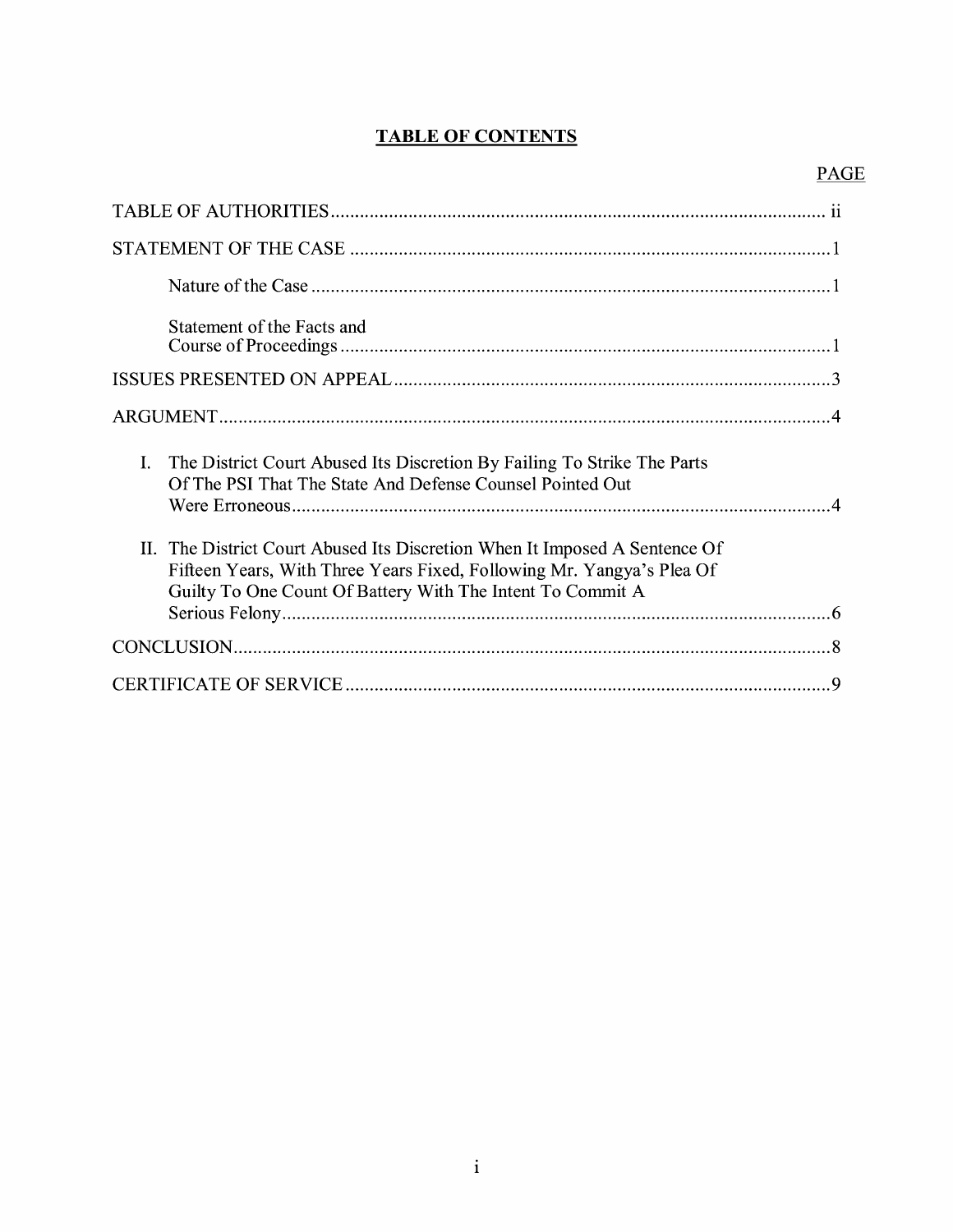## **TABLE OF AUTHORITIES**

### Cases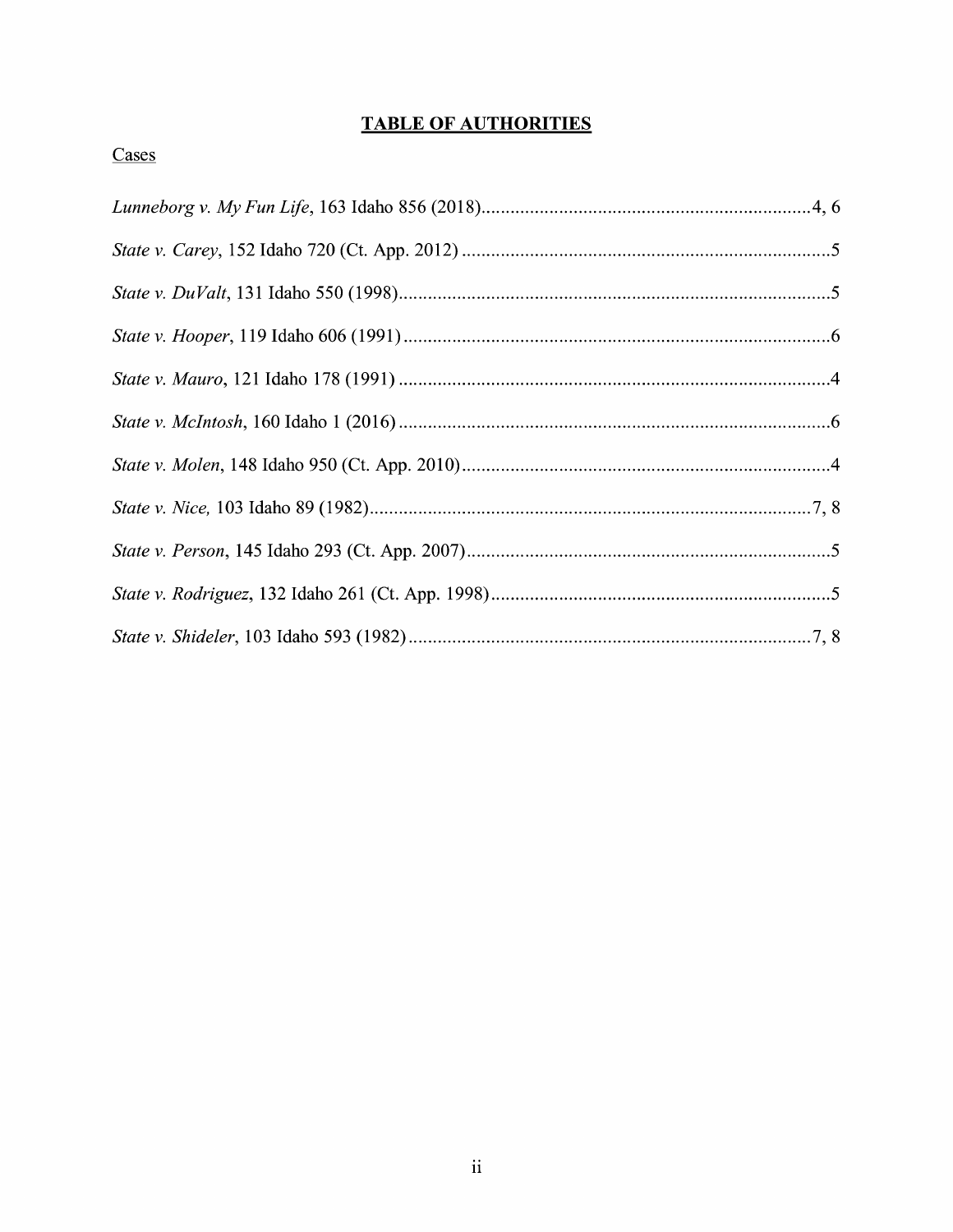#### STATEMENT OF THE CASE

#### Nature of the Case

Pursuant to a plea agreement, Mr. Y angya pleaded guilty to one count of battery with the intent to commit a serious felony. The district court imposed a sentence of fifteen years, with three years fixed. On appeal, Mr. Yangya asserts that the district court abused its discretion by imposing an excessive sentence and by failing to strike a letter written by a different defendant in a different case—and commentary related to that letter in the addendum to the PSI—which was erroneously attached to the PSI.

#### Statement of the Facts and Course of Proceedings

In November of 2018, a woman called law enforcement to report she had been raped. (Presentence Report (PSI), p.4.)<sup>1</sup> She stated that Mr. Yangya had offered to give her and two other people a ride home. (PSI, p.4.) She said that after Mr. Y angya dropped off the other two people, he stopped his vehicle and got in the backseat with her. (PSI, p.4; 3/11/19 Tr., p.16, Ls.11-23.) She said he then penetrated her vagina with his fingers, and she told him to stop, but Mr. Yangya ultimately penetrated the woman with his penis. **(PSI,** p.4.)

Subsequently, the State charged Mr. Yangya with one count of rape, and one count of forcible sexual penetration by use of a foreign object. **(R.,** pp.30-31.) Pursuant to a plea agreement, the State agreed to file an amended information, which charged Mr. Yanga with battery with the intent to commit a serious felony, and forcible penetration by use of a foreign object; Mr. Y angya agreed to plead guilty to the battery charge, and to misdemeanors in two unrelated cases. (R., pp.37-51; 3/11/19 Tr., p.5, Ls.4-8.) In exchange, the State agreed to recommend that the district court retain jurisdiction. (3/11/19 Tr., p.5, Ls.9-12.)

 $<sup>1</sup>$  All citations to the PSI refer to the 1174-page electronic document.</sup>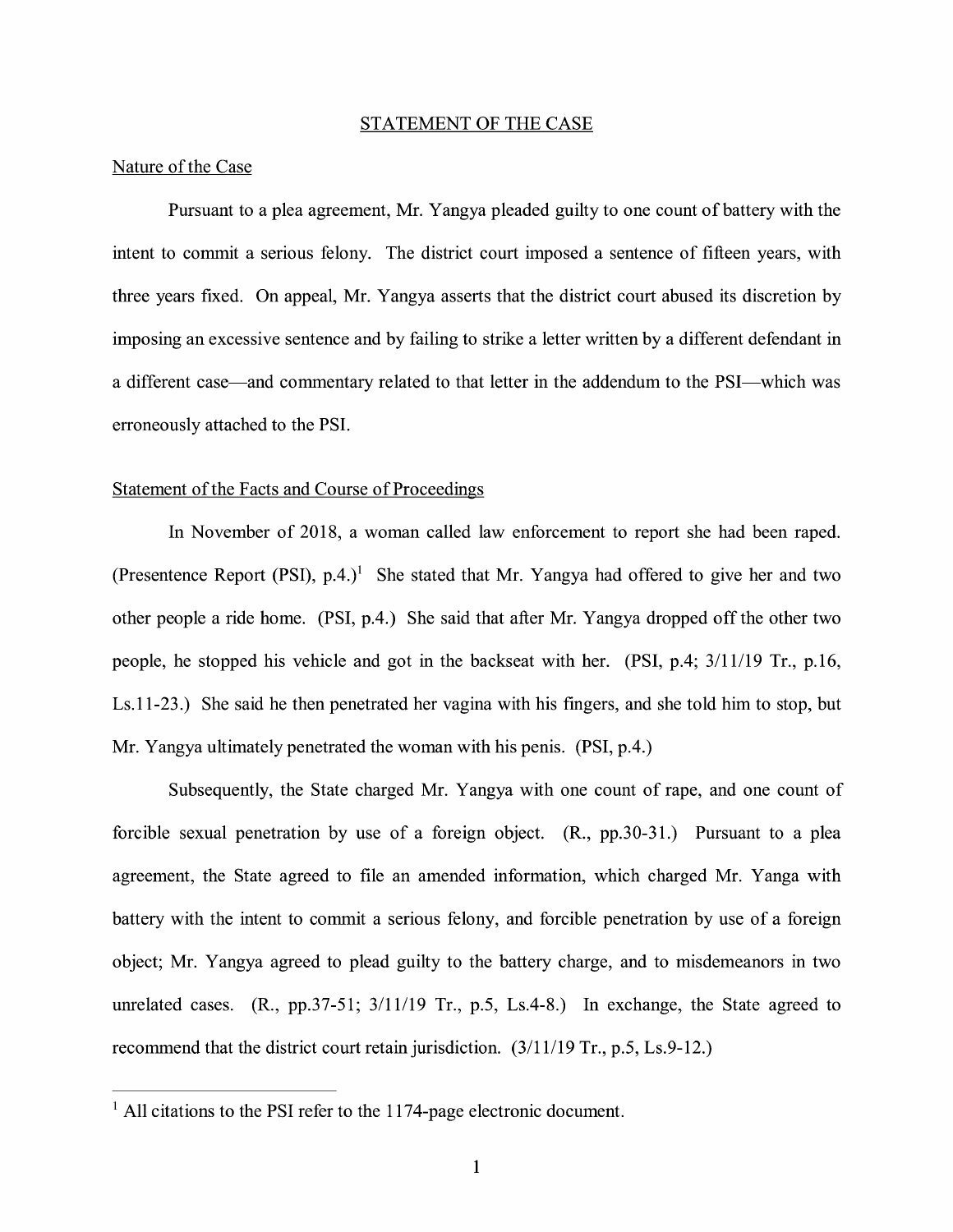At the sentencing hearing, when the district court asked if there were any necessary corrections to the PSI, the State said there was an addendum to the PSI, with a letter attached that was not from Mr. Yangya.  $(6/17/19 \text{ Tr}., p.6, Ls.6-10.)$  Therefore, the State asked that the letter, and any reference to it in the addendum be stricken; it noted that the logs attached to the addendum pertained to Mr. Yangya's case, but the letter did not. (6/17/19 Tr., p.6, Ls.10-14.) Mr. Yangya's counsel also asked that the letter be stricken along with "any commentary by the evaluator that does appear to be from a different defendant, referencing a trial, facts of a different case, witnesses that don't apply to this." (6/17/19 Tr., p.6, Ls.19-24.) The district court said that it would "direct that the letter be removed from this file and – because it doesn't relate to this case." (6/17/19 Tr., p.6, Ls.15-17.) Later, the district court said again that the "letter doesn't relate to anything, so it should be removed." (6/17/19 Tr., p.7, Ls.18-19.)

With respect to sentencing, Mr. Yangya's counsel requested that the district court retain jurisdiction, with an underlying sentence of ten years, with two years fixed.  $(6/17/19 \text{ Tr.}, p.9,$ Ls. 3-11.) The State also recommended that the district court retain jurisdiction but asked for an underlying sentence of twenty years, with five years fixed.  $(6/17/19 \text{ Tr}$ , p.7, L.25 - p.8, L.25; R., p.46.) The district court imposed a sentence of fifteen years, with three years fixed. (6/17/19 Tr., p.18, Ls.6-9; R., pp.57-58.) Mr. Yanga then filed a notice of appeal timely from the district court's judgment of conviction. (R., pp.60-61.)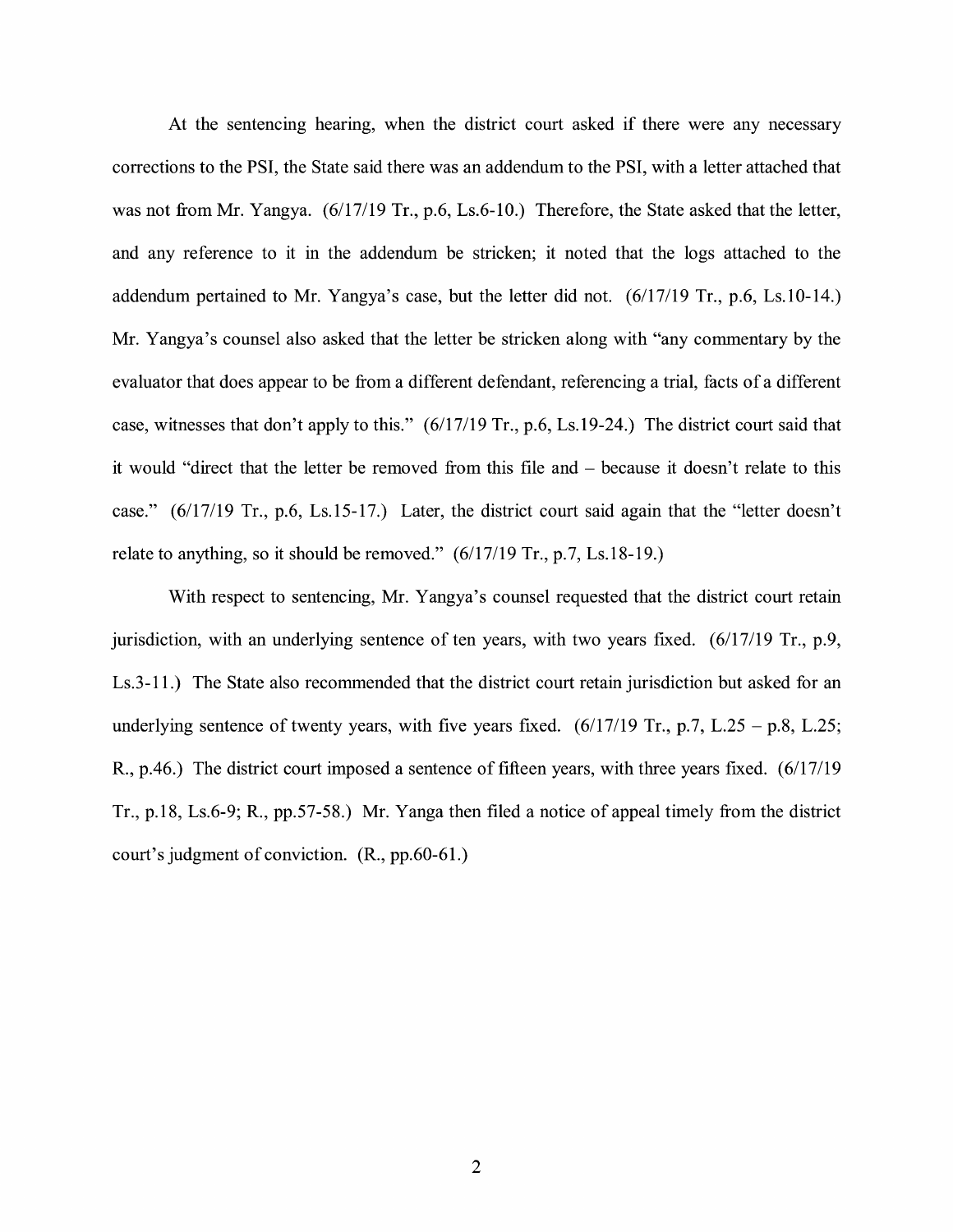## **ISSUES**

- I. Did the district court abuse its discretion by failing to strike the parts of the PSI that the State and defense counsel pointed out were erroneous?
- II. Did the district court abuse its discretion when it imposed a sentence of fifteen years, with three years fixed, following Mr. Yangya's plea of guilty to one count of battery with the intent to commit a serious felony?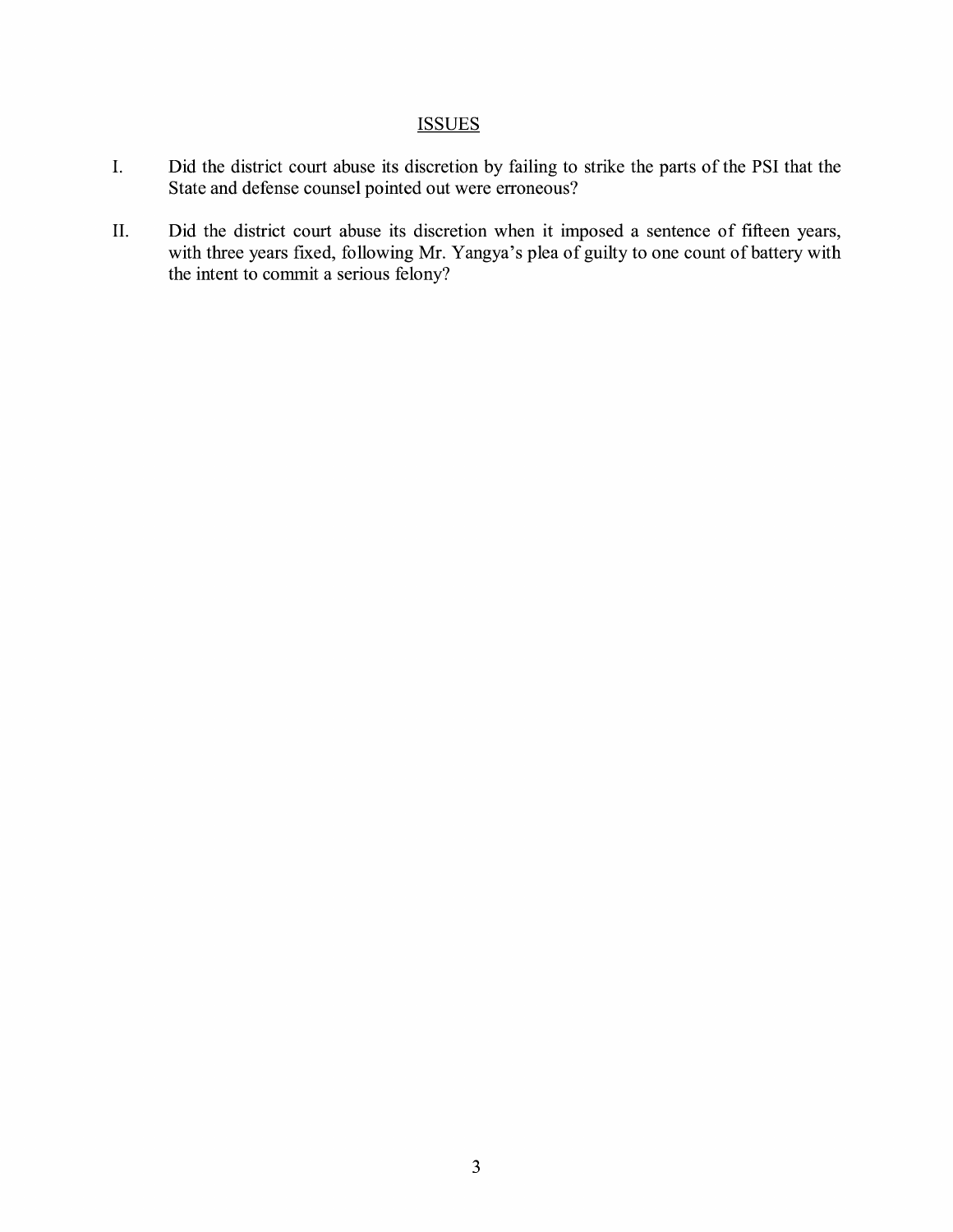#### ARGUMENT

I.

### The District Court Abused Its Discretion By Failing To Strike The Parts Of The PSI That The State And Defense Counsel Pointed Out Were Erroneous

Both parties agreed that the letter attached to the addendum to the PSI, and any commentary by the PSI investigator that pertained to that letter, should be struck from the PSI because the letter was written by a different defendant. (6/17/19 Tr., p.6, Ls.6-24.) The district court agreed with the parties. (6/17/19 Tr., p.7, Ls.18-19.) However, the letter and the commentary in the addendum is still part of the PSI. (PSI, pp.1161-66.)

"A district court's denial of a motion to strike or delete portions of a PSI is reviewed on appeal for an abuse of discretion." *State v. Molen,* 148 Idaho 950, 961 (Ct. App. 2010). A district court abuses its discretion when: (1) it fails to recognize the issue as one of discretion; (2) it acts beyond the outer bounds of its discretion; (3) it acts inconsistently with the applicable legal standards, or ( 4) it reaches its decision without exercising reason. *Lunneborg v. My Fun Life,* 163 Idaho 856, 863-64 (2018). In *Molen,* the Court of Appeals addressed a similar situation to this one and held that, while the district court correctly refused to consider the unreliable information, it still committed reversible error by not striking that information from the PSI. *Molen,* 148 Idaho at 961. Therefore, the court remanded the case so the district court could strike unreliable information from the PSI and "send a corrected copy to the Department of Correction." *Id.* at 962; *see also State v. Mauro,* 121 Idaho 178, 183 (1991). (remanding the case so that a corrected PSI could be obtained).

The reason that erroneous information needs to be stricken from the PSI is that "the use of a PSI does not end with the defendant's sentencing. The report goes to the Department of Correction[] and may be considered by the Commission of Pardons and Parole in evaluating the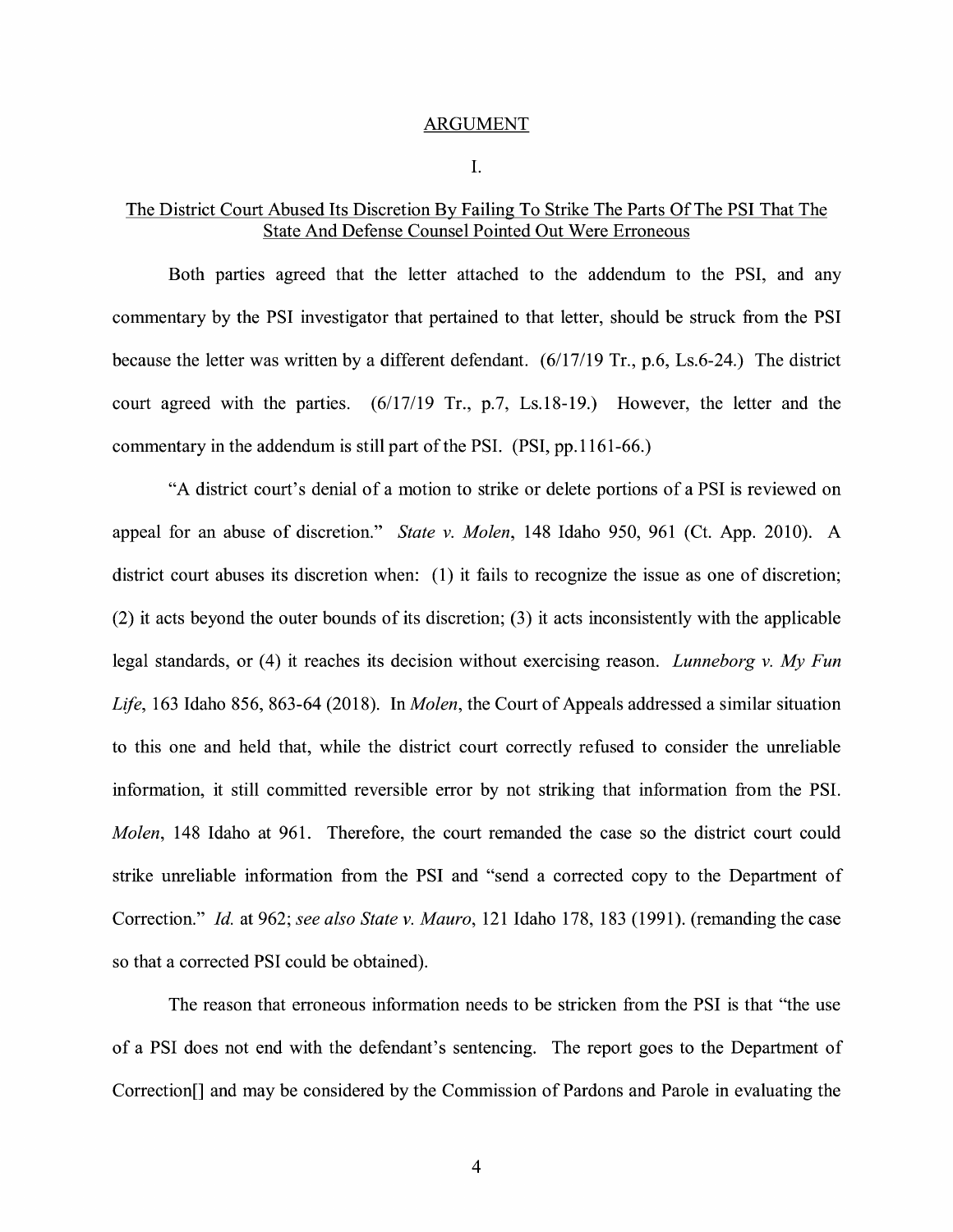defendant's suitability for parole. In addition, if the defendant reoffends, any prior PSI is usually presented to the sentencing court with an updated report from the presentence investigator." *State v. Rodriguez,* 132 Idaho 261, 262 n.1 (Ct. App. 1998). Moreover, "the timeframe for alterations of the report is explicitly tied to the sentencing hearing; it is at the sentencing hearing—and not beyond—that the defendant is given the opportunity to object to its contents." *State v. Person,* 145 Idaho 293, 296 (Ct. App. 2007). That means "a district court's authority to change the contents of a PSI ceases once a judgment of conviction and sentence are issued." *Id.*  Therefore, this one and only opportunity to correct the PSI needs to be employed, since "a PSI follows a defendant indefinitely, and information inappropriate included therein may prejudice the defendant even if the initial sentencing court disregarded such information." *Rodriguez,* 132 Idaho at 262 n.1.

This does not mean that the district court is required to redline every point which a defendant challenges. *See, e.g., State v. Carey,* 152 Idaho 720, 722 (Ct. App. 2012). It does, however, mean that, ''where the trial court was rejecting information in the PSI as unfounded or unreliable, it is insufficient to simply disregard the information at sentencing and, instead, the court should also redline it from the PSI so that this information could not prejudice the defendant in the future." *Id.* 

In this case, it is clear the district court was aware of the problem as it agreed with the parties that the letter did not "relate to this case."  $(6/17/19 \text{ Tr}$ , p.6, Ls.15-17, p.7, Ls.18-19.) Therefore, the issue is preserved for appeal. *See State v. Du Valt,* 131 Idaho 550, 553 (1998) ( citation omitted) (noting that when an issue was "argued to or decided by the trial court," it may be raised for the first time on appeal). Despite the district's court's statements, however, for some reason the letter and commentary was not stricken from the PSI. As such, the district court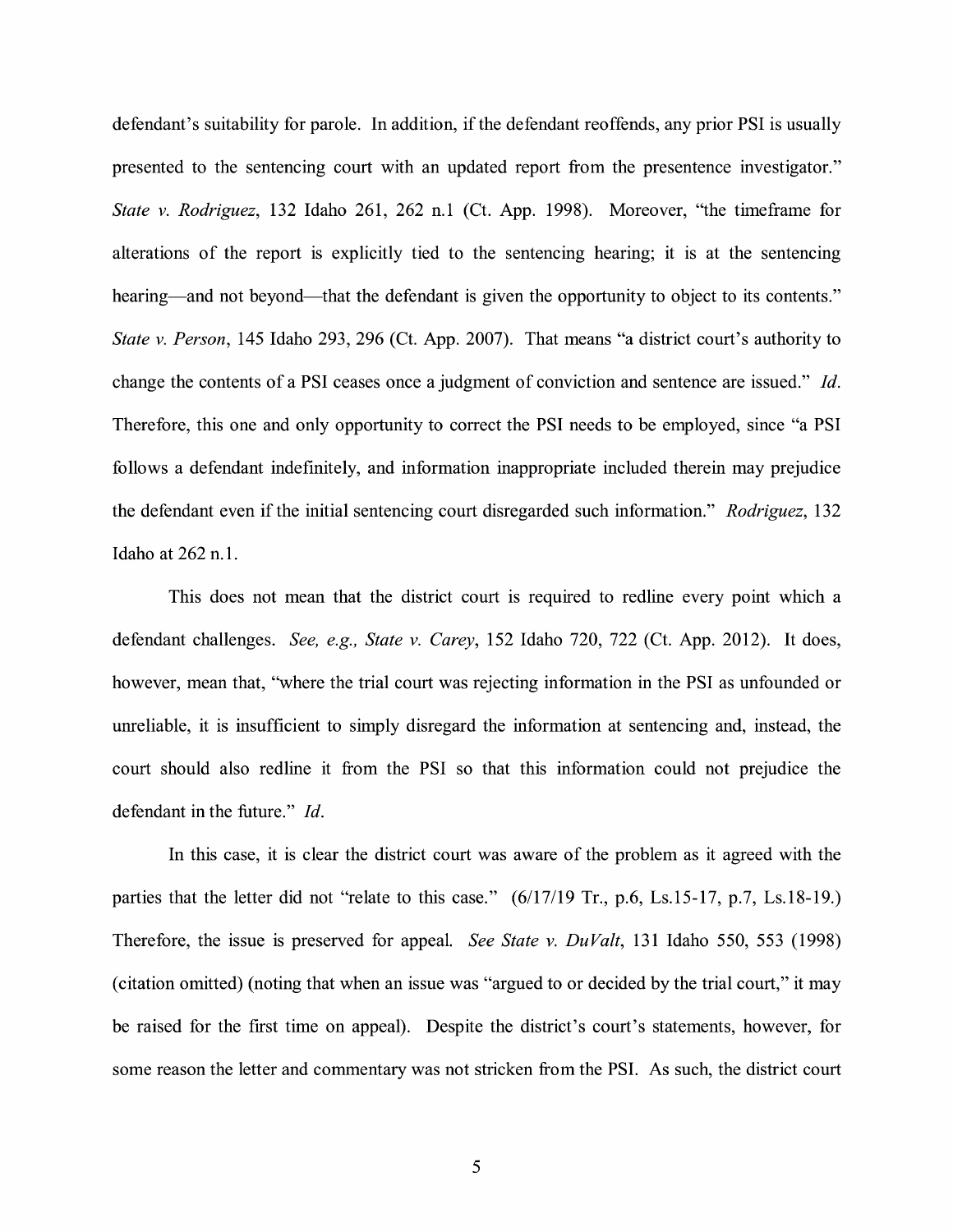did not act consistently with the applicable legal standards and thus abused its discretion. Therefore, as in *Molen* and *Mauro,* this case should be remanded so that Mr. Yangya's PSI can be corrected.

II.

### The District Court Abused Its Discretion When It Imposed A Sentence Of Fifteen Years, With Three Years Fixed, Following Mr. Yangya's Plea Of Guilty To One Count Of Battery With The Intent To Commit A Serious Felony

Given the facts of this case, Mr. Yangya's sentence of fifteen years, with three years fixed, is excessive because it is not necessary to achieve the goals of sentencing. When there is a claim that the sentencing court imposed an excessive sentence, this Court will conduct "an independent review of the record, giving consideration to the nature of the offense, the character of the offender and the protection of the public interest." *State v. McIntosh,* 160 Idaho 1, 8 (2016). In such a review, the Court "considers the entire length of the sentence under an abuse of discretion standard." *Id.* An appellate court conducts a multi-tiered inquiry when an exercise of discretion is reviewed on appeal. It considers whether the trial court "(1) correctly perceived the issue as one of discretion; (2) acted within the outer boundaries of its discretion; (3) acted consistently with the legal standards applicable to the specific choices available to it; and (4) reached its decision by the exercise of reason." *Lunneborg v. My Fun Life,* 163 Idaho 856, 863 (2018).

"When a trial court exercises its discretion in sentencing, 'the most fundamental requirement is reasonableness."' *McIntosh,* 160 Idaho at 8 (quoting *State v. Hooper,* 119 Idaho 606, 608 (1991)). Unless it appears that the length of the sentence is "necessary to accomplish the primary objective of protecting society and to achieve any or all of the related goals of deterrence, rehabilitation, or retribution," the sentence is unreasonable. *Id.* When a sentence is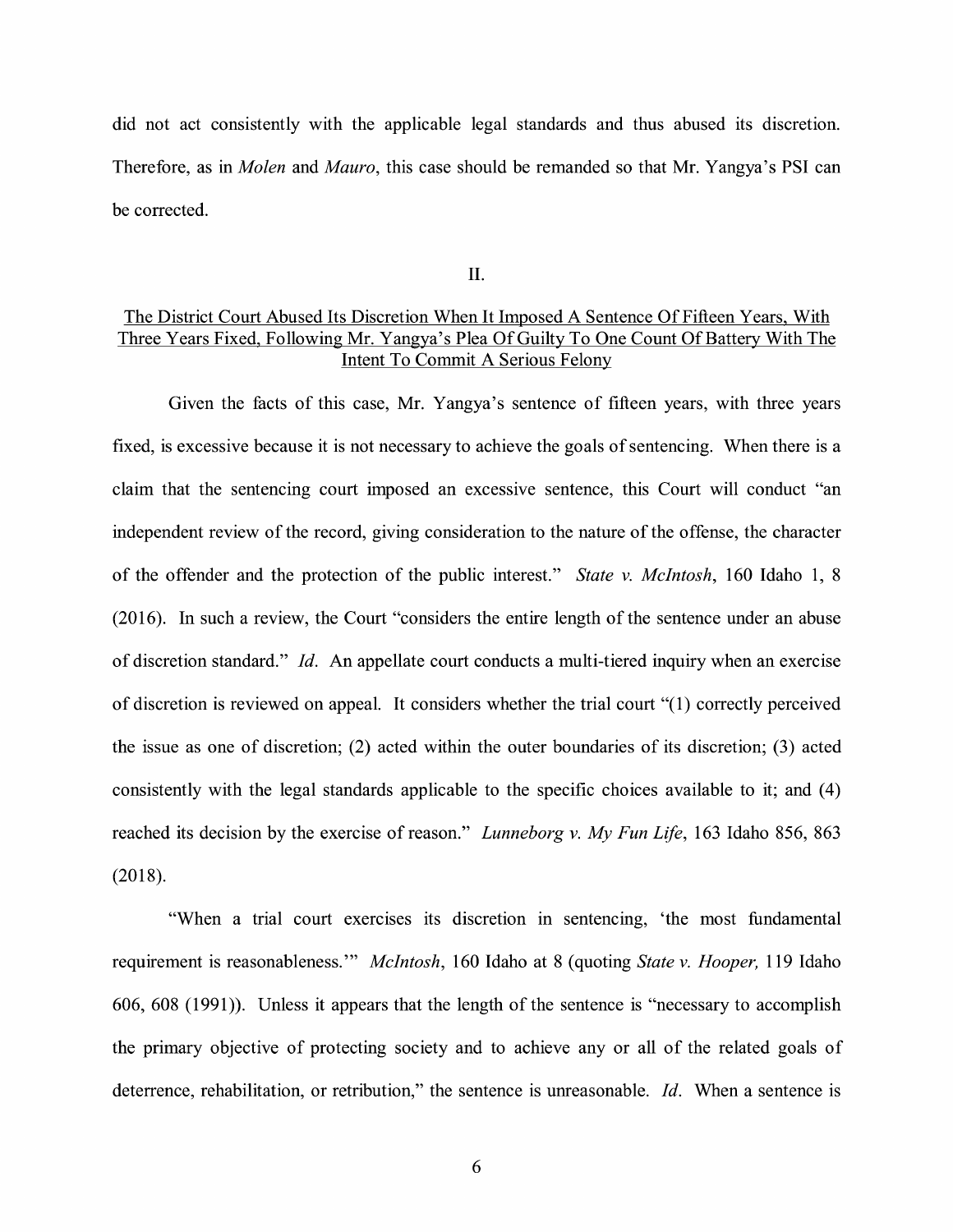excessive "considering any view of the facts," because it is not necessary to achieve these goals, it is unreasonable and therefore an abuse of discretion. *Id.* 

There are several mitigating factors that illustrate why Mr. Yangya's sentence is excessive under any reasonable view of the facts. First, Mr. Y angya accepted responsibility for his actions. In a letter to the district court, he wrote that he took ownership for what he did, and he was sorry. (PSI, p.59.) This is a long-recognized mitigating factor. *State v. Shideler,* 103 Idaho 593, 594 (1982) (reducing the defendant's sentence, in part, because "the defendant has accepted responsibility for his acts"). Similarly, at the sentencing hearing, Mr. Yangya told the court that he accepted the accusations and confessed. (6/17/19 Tr., p.12, Ls.20-22.)

Additionally, Mr. Y angya admitted he was intoxicated when he committed the offense in this case. He said he was drinking on the night in question, and he felt that he would not have done what he did if he did not consume alcohol. (PSI, pp.6, 59.) He also acknowledged that he believed alcohol was a problem for him, and he needed treatment. (PSI, p.13.) He said he did not drink at all prior to emigrating with his parents from Congo in 2016. (PSI, pp.6, 9-10.) Moreover, he admitted that he did not understand the laws of this country, and he wanted to take classes to learn the laws. (PSI, pp.6, 14.) As such, he asked the district court to give him an opportunity on a rider so he could learn more about American culture and norms. (PSI, p.15.) A defendant's problems with alcohol should also be considered as mitigating information. *State* v. *Nice,* 103 Idaho 89, 91 (1982) (reducing defendant's sentence, in part, because "the trial court did not give proper consideration of the defendant's alcoholic problem, the part it played in causing defendant to commit the crime [the defendant had been drinking at the time of the offense] and the suggested alternatives for treating the problem").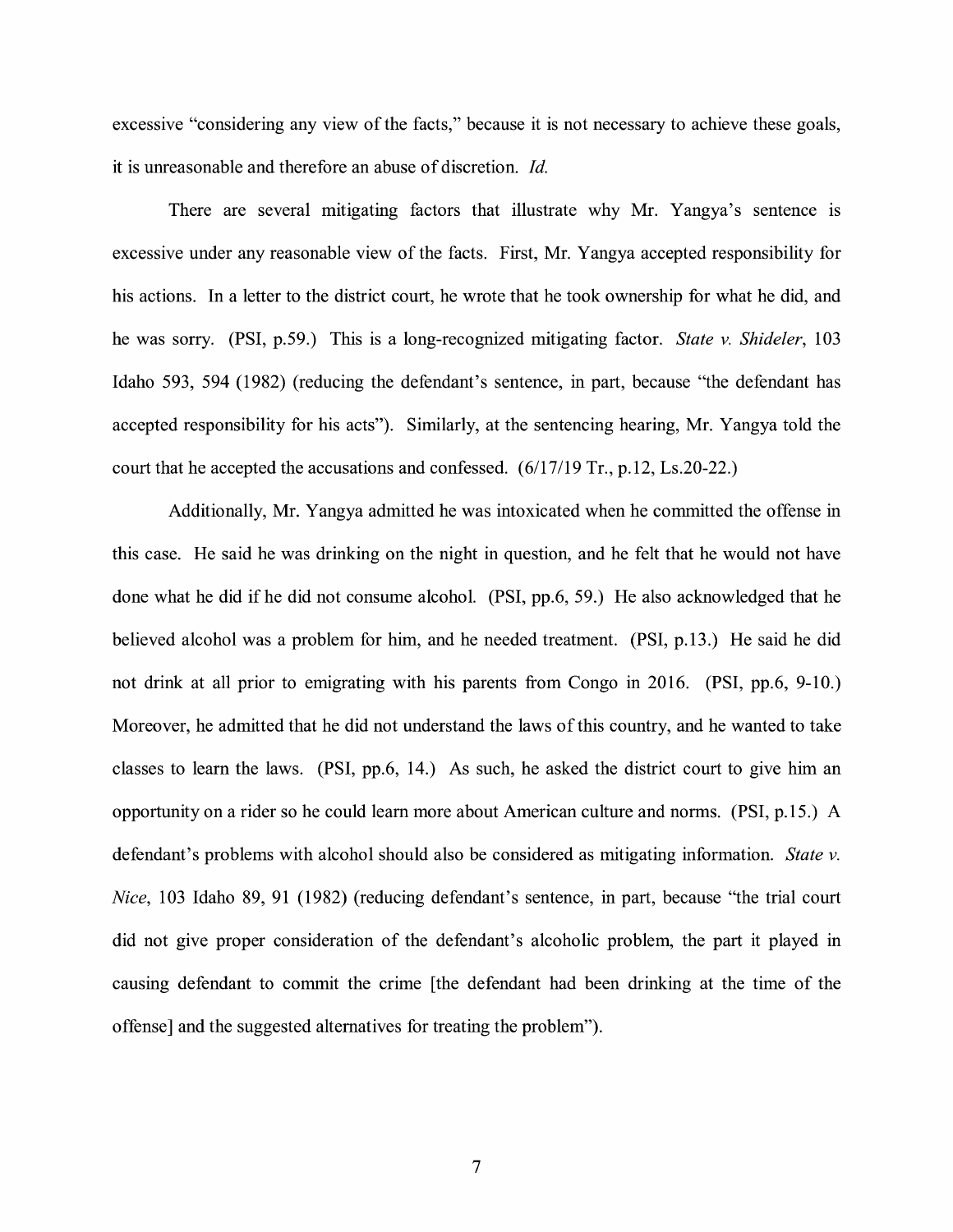Mr. Yangya also enjoys the support of his family, and he has been the family's main source of financial support since they came to this country.  $(6/17/19 \text{ Tr}., p.10, Ls.3-8; PSI, p.8.)$ Indeed, prior to this offense Mr. Yangya was working full-time to provide for his family. (6/17/19 Tr., p.7, Ls.4-15; PSI, p.12.) A defendant's positive work history and family support are also recognized mitigating factors that should be considered by the sentencing court. *State v. Nice*, 103 Idaho 89, 90-91 (1982) (highlighting the fact that the defendant was a skilled a mechanic who was employed as a truck driver at the time of his sentencing, then going on to reduce the defendant's sentence, in part, because he "was working and helping to support his children at the time of the conviction"); *Shideler,* 103 Idaho at 595 (reducing sentence of defendant who, *inter alia,* had the support of his family and his employer).

In light of the multiple mitigating factors in this case, Mr. Yangya asserts his prison sentence was not necessary to achieve the goals of sentencing, and the district court failed to adequately consider the mitigating information in the case. Therefore, it abused its discretion because it failed to reach its sentencing decision through an exercise of reason.

#### **CONCLUSION**

Mr. Yangya respectfully requests that this Court remand this case so the erroneous information can be stricken from his PSI. He also requests that this Court reduce his sentence as it deems appropriate.

DATED this  $6<sup>th</sup>$  day of February, 2020.

*Is/* Reed P. Anderson REED P. ANDERSON Deputy State Appellate Public Defender